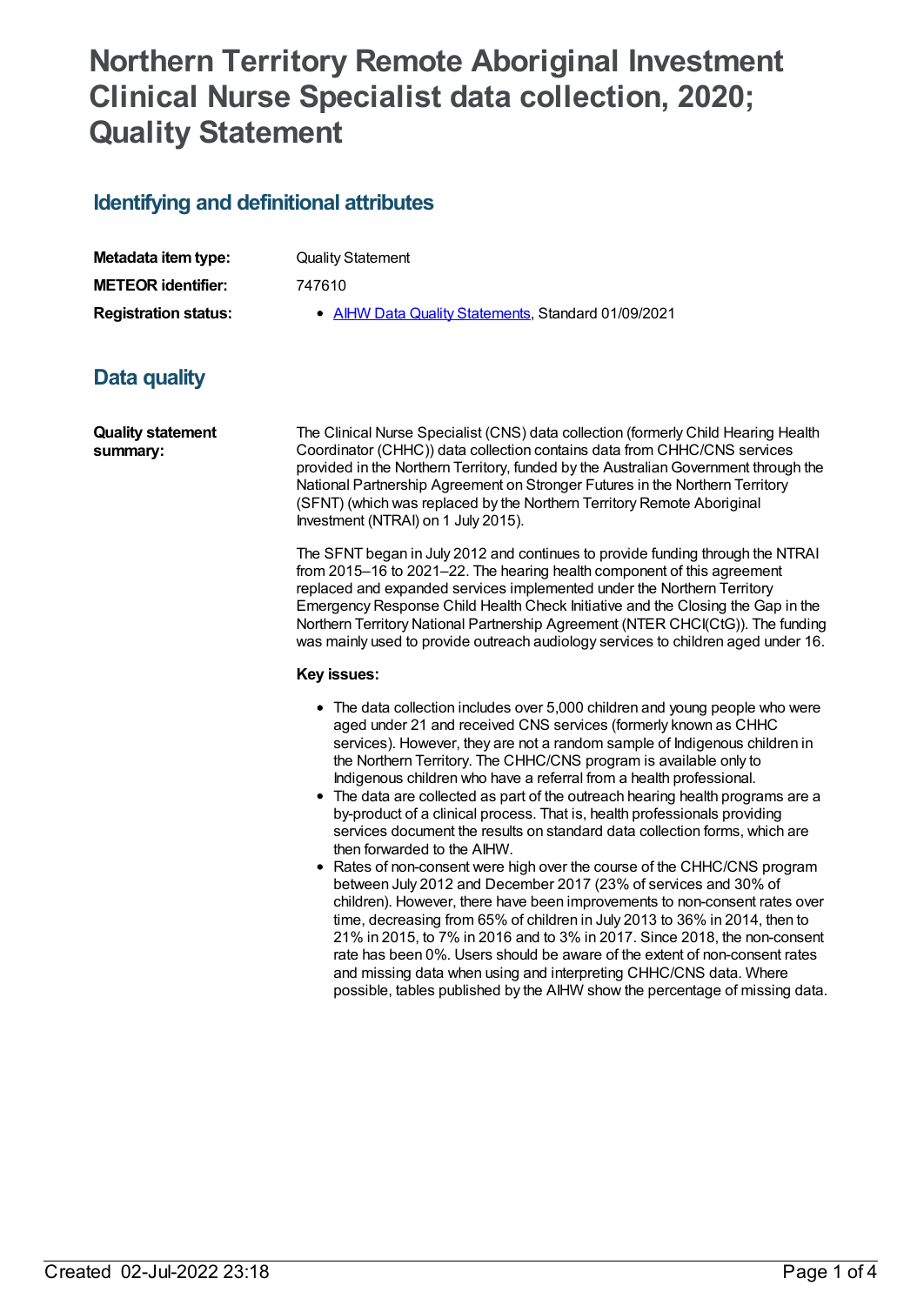| Institutional environment: | The Australian Institute of Health and Welfare (AIHW) is an independent corporate<br>Commonwealth entity under the <b>Australian Institute of Health and Welfare Act</b><br>1987 (AIHW Act), governed by a management Board and accountable to the<br>Australian Parliament through the Health portfolio.<br>The AIHW is a nationally recognised information management agency. Its purpose                                                                                                                                                                                                                                                                                                                                                                                                                                                                                                                                                                                                                                                                                                                                                            |
|----------------------------|--------------------------------------------------------------------------------------------------------------------------------------------------------------------------------------------------------------------------------------------------------------------------------------------------------------------------------------------------------------------------------------------------------------------------------------------------------------------------------------------------------------------------------------------------------------------------------------------------------------------------------------------------------------------------------------------------------------------------------------------------------------------------------------------------------------------------------------------------------------------------------------------------------------------------------------------------------------------------------------------------------------------------------------------------------------------------------------------------------------------------------------------------------|
|                            | is to create authoritative and accessible information and statistics that inform<br>decisions and improve the health and welfare of all Australians.                                                                                                                                                                                                                                                                                                                                                                                                                                                                                                                                                                                                                                                                                                                                                                                                                                                                                                                                                                                                   |
|                            | Compliance with confidentiality requirements in the AIHW Act, Privacy Principles in<br>the <i>Privacy Act 1988</i> (Cth), and AIHW's data governance arrangements ensures<br>that the AIHW is well positioned to release information for public benefit while<br>protecting the identity of individuals and organisations.                                                                                                                                                                                                                                                                                                                                                                                                                                                                                                                                                                                                                                                                                                                                                                                                                             |
|                            | For further information see the AIHW website (www.aihw.gov.au/about-us), which<br>includes details about the AIHW's governance (www.aihw.gov.au/about-us/our-<br>governance) and vision and strategic goals (www.aihw.gov.au/about-us/our-vision-<br>and-strategic-goals)                                                                                                                                                                                                                                                                                                                                                                                                                                                                                                                                                                                                                                                                                                                                                                                                                                                                              |
|                            | The AIHW is responsible for undertaking the data management, analysis and<br>reporting of information collected from the Northern Territory outreach ear and<br>hearing health services funded by the Australian Government Department of Health.                                                                                                                                                                                                                                                                                                                                                                                                                                                                                                                                                                                                                                                                                                                                                                                                                                                                                                      |
|                            | Data collection forms are completed by clinical service providers. The electronic<br>data were extracted and then sent to the AIHW via the Northern Territory<br>Department of Health (NT DoH). For further information see the NT DoH<br>website www.health.nt.gov.au.                                                                                                                                                                                                                                                                                                                                                                                                                                                                                                                                                                                                                                                                                                                                                                                                                                                                                |
| <b>Timeliness:</b>         | The NT DoH provides data files containing information on CNS services on a<br>regular basis, and the AIHW publishes annual reports on these services. The CNS<br>data collection contains data on children and young people who received CNS<br>services between July 2012 and December 2020.                                                                                                                                                                                                                                                                                                                                                                                                                                                                                                                                                                                                                                                                                                                                                                                                                                                          |
|                            | The first annual report on the SFNT audiology data collection was published in<br>January 2014, with a reference period of July 2012 to June 2013. The second<br>annual report, published in February 2015, has a reference period of July 2012 to<br>June 2014. The third annual report, published in November 2015, has a reference<br>period of July 2012 to June 2015. The fourth report was published in March 2017,<br>with a reference period of July 2012 to June 2016. The fifth annual report was<br>published in November 2017, with a reference period of July 2012 to December<br>2016. The sixth annual report was published in December 2018, with a reference<br>period of July 2012 to December 2017. The seventh annual report was published<br>in October 2019, with a reference period of July 2012 to December 2018. The<br>eighth annual report was published in August 2020, with a reference period of July<br>2012 to December 2019. The latest report was published in September 2021, with<br>a reference period of July 2012 to December 2020. It is expected that future<br>reports will be published on an annual basis. |
| <b>Accessibility:</b>      | Reports are published on the AIHW website and can be downloaded free of charge<br>at www.aihw.gov.au. Supplementary data tables presenting more detailed data<br>accompany each report and these, too, are available on the AIHW website where<br>they can be downloaded without charge.                                                                                                                                                                                                                                                                                                                                                                                                                                                                                                                                                                                                                                                                                                                                                                                                                                                               |
|                            | Permission to obtain unpublished data must be sought from the NT DoH and the<br>Department of Health via the AIHW. As well, approvals from relevant ethics<br>committees of the Northern Territory could be required.                                                                                                                                                                                                                                                                                                                                                                                                                                                                                                                                                                                                                                                                                                                                                                                                                                                                                                                                  |
| Interpretability:          | The reports contain relevant definitions and information about caveats or aspects<br>that readers should be aware of when interpreting the data. Footnotes are included<br>where relevant to provide further details or caveats. Reference material containing<br>information about the programs and data collection accompany each report.<br>Readers are advised to consider all supporting and contextual information to<br>ensure appropriate interpretation of analyses presented by the AIHW.                                                                                                                                                                                                                                                                                                                                                                                                                                                                                                                                                                                                                                                    |
|                            | A copy of the National Partnership Agreement on the SFNT/NTRAI is available on<br>the website of the Standing Council on Federal Financial Relations<br>http://www.federalfinancialrelations.gov.au.                                                                                                                                                                                                                                                                                                                                                                                                                                                                                                                                                                                                                                                                                                                                                                                                                                                                                                                                                   |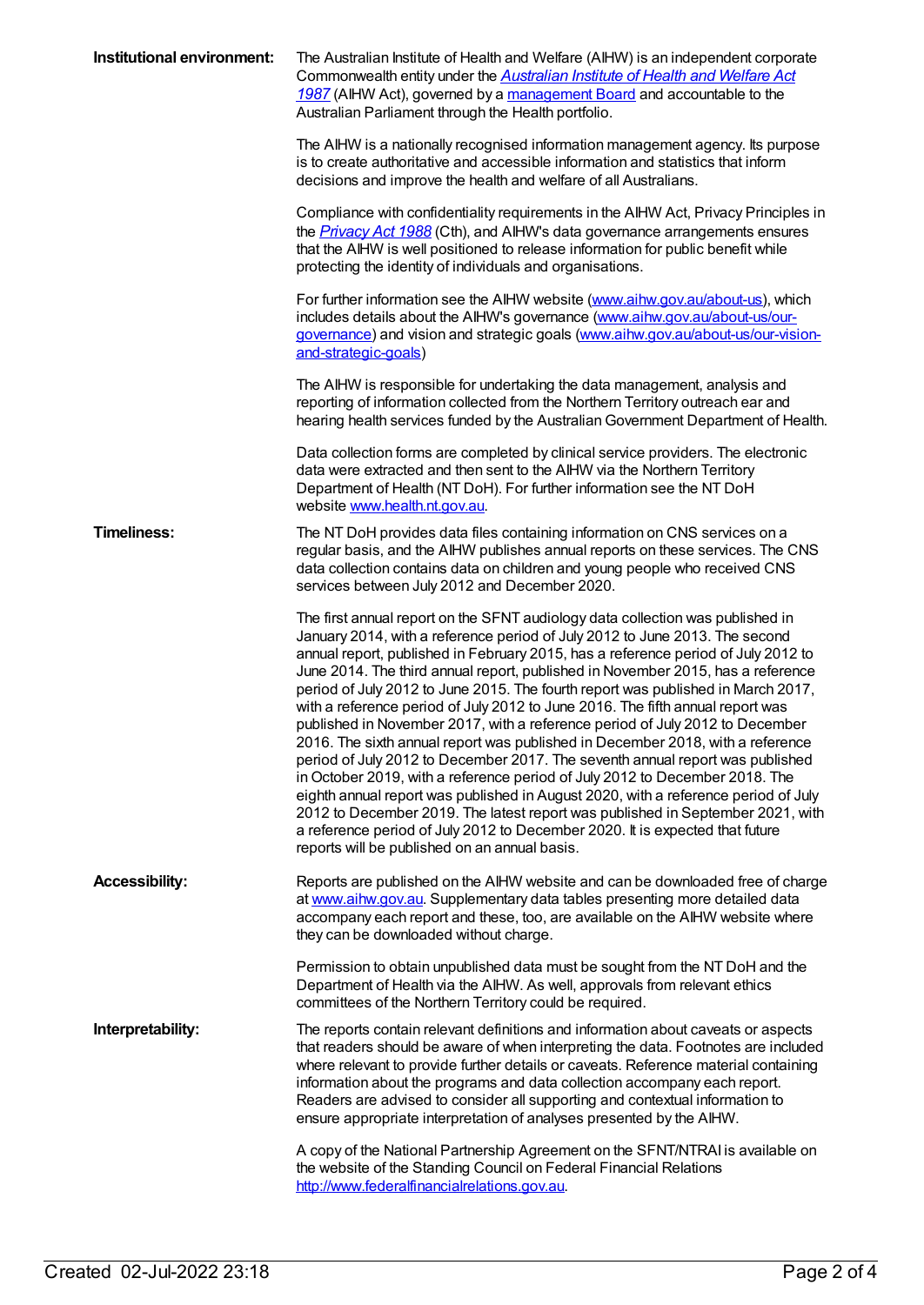| <b>Relevance:</b> | This data collection captures data on children and young people who receive<br>outreach CHHC/CNS services, funded through the SFNT/NTRAI program. The data<br>include information on the amount of services provided, demographic information<br>of service recipients and ear health status of service recipients; the data also<br>allowed children's ear health status to be compared over the time period. These<br>services are more commonly accessed by children and young people in remote<br>areas. The children who participated in the CHHC/CNS program are referred to<br>this program if they have an identified middle ear condition or hearing impairment.<br>The services are targeted at children and young people most in need through a<br>priority listing categories schedule.                                                                                                                                                                                                                                            |
|-------------------|------------------------------------------------------------------------------------------------------------------------------------------------------------------------------------------------------------------------------------------------------------------------------------------------------------------------------------------------------------------------------------------------------------------------------------------------------------------------------------------------------------------------------------------------------------------------------------------------------------------------------------------------------------------------------------------------------------------------------------------------------------------------------------------------------------------------------------------------------------------------------------------------------------------------------------------------------------------------------------------------------------------------------------------------|
|                   | Health providers use standard forms to record information from the CHHC/CNS<br>services. The forms were developed by the NT DoH in consultation with the<br>Australian Government Department of Health and the AIHW. The CHHC/CNS<br>program is available only to Indigenous children who have a referral from a health<br>professional. Therefore, it is important to note that children and young people who<br>receive CHHC/CNS services are not a random sample of Indigenous children in<br>the Northern Territory. Furthermore, CHHC/CNS data cannot be generalised<br>beyond the programs outlined in the data collection; neither can they be used to<br>determine the prevalence of health conditions among all Indigenous children and<br>young people in the Northern Territory.                                                                                                                                                                                                                                                    |
| <b>Accuracy:</b>  | Rates of non-consent were high over the course of the CHHC/CNS program<br>between July 2012 and December 2017 (23% of services and 30% of children).<br>However, there have been improvements to non-consent rates over time,<br>decreasing from 65% of children in 2013 to 36% in 2014, then to 21% in 2015, to<br>7% in 2016, to 3% in 2017 and to 0% since 2018.                                                                                                                                                                                                                                                                                                                                                                                                                                                                                                                                                                                                                                                                            |
|                   | When a child's parent or guardian does not provide consent to share information,<br>only a limited amount of aggregate information is provided to AIHW. This includes<br>the number of services provided and the number of children and young people<br>receiving a service by 5-year age group, sex and community where the service was<br>provided. Parents or guardians of service recipients must provide their consent to<br>share information with the AIHW. If consent is given, all de-identified data about the<br>service recipient and the services they received is sent to the AIHW.                                                                                                                                                                                                                                                                                                                                                                                                                                              |
|                   | In order to protect privacy, personal information is not provided to the AIHW (for<br>example, the child's name). Children can be counted only by using an HRN. A very<br>small percentage of children could not be counted accurately due to missing or<br>incorrect HRNs.                                                                                                                                                                                                                                                                                                                                                                                                                                                                                                                                                                                                                                                                                                                                                                    |
|                   | Due to the nature of the collection process, there is a lag between the date when<br>the service was provided and the date of data receipt by the AIHW. This means that<br>at any point in time, there may be services provided that have not yet been<br>captured in the data collection. However, the extent of under-reporting of the<br>number of services and children and young people who received services is<br>minimal. As reports are produced 6-12 months after the end of the reporting period<br>for that year, the number of services not captured is minimal. Any services not<br>captured in the reporting period are included in the following year's data supply for<br>future reports.                                                                                                                                                                                                                                                                                                                                     |
| <b>Coherence:</b> | Following its publication of Stronger Futures in the Northern Territory: hearing<br>health services 2012-13 (AIHW 2014) in January 2014, the AIHW received<br>additional data on CHHC services provided in 2012-13- in particular, information<br>about a high number of services for which consent to share data with the AIHW was<br>not obtained. Hence, the total number of CHHC services and service recipients<br>reported for 2012-13 is much higher in the updated reports published in February<br>2015 and November 2015 than in the report Stronger Futures in the Northern<br>Territory: hearing health services 2012-13 (AIHW 2014). Due to differences in the<br>CHHC/CNS data analysed, comparisons should not be made between these<br>reports on CHHC/CNS services and service recipients. It should be noted that<br>there have been improvements to non-consent rates over time, decreasing from<br>65% of children in July 2013 to 36% in 2014, then to 21% in 2015, to 7% in 2016,<br>to 3% in 2017 and to 0% since 2018. |
|                   | The latest report allows for comparison of years from the second half of 2012 (July-<br>December) and for each whole calendar year from 2013 to 2020. The current<br>report was published in August/September 2019 (with data to December 2020).                                                                                                                                                                                                                                                                                                                                                                                                                                                                                                                                                                                                                                                                                                                                                                                               |